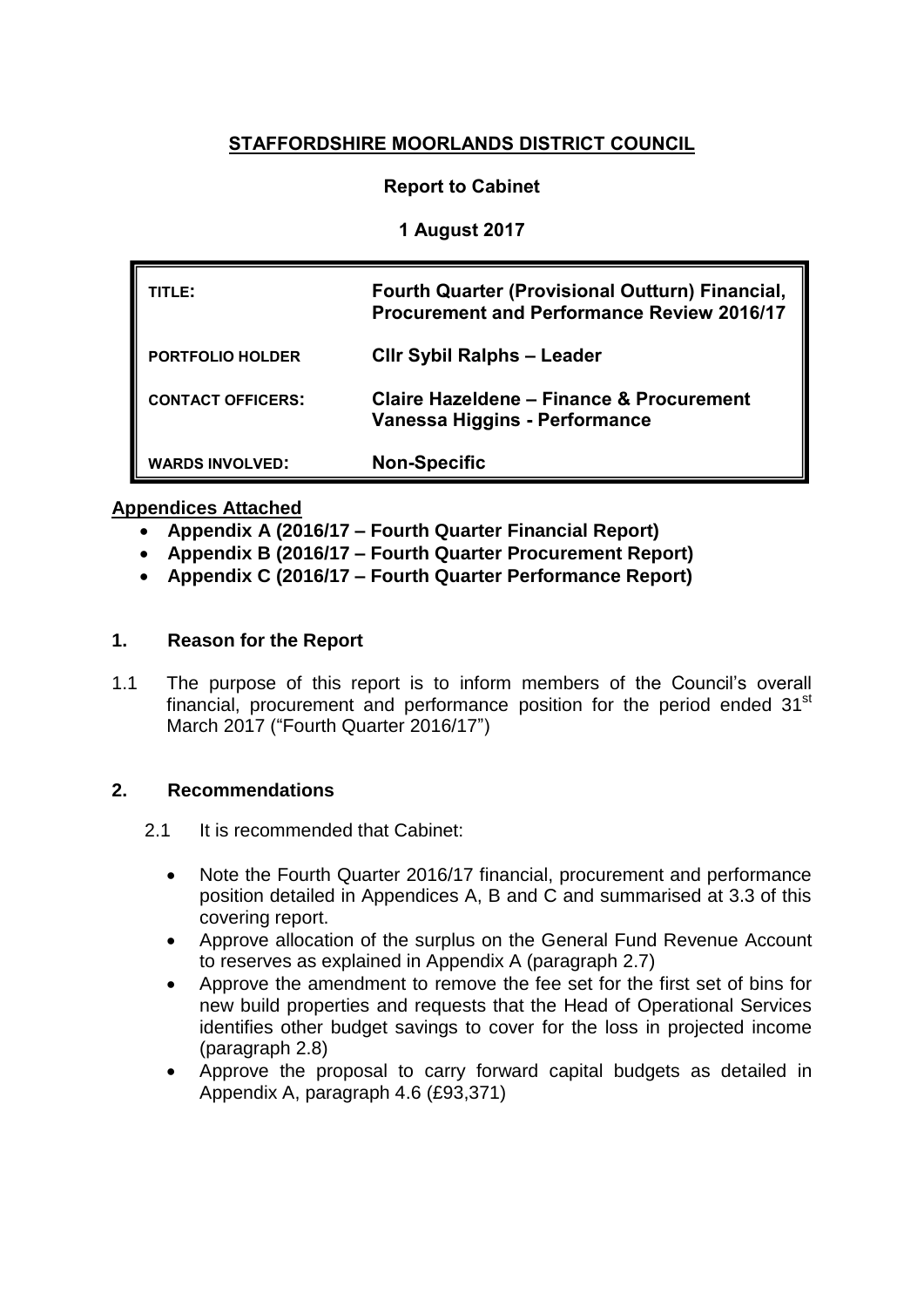# **3. Executive Summary**

- 3.1 This report essentially summarises the Council's financial, procurement and performance position after considering service activity up to the end of the Fourth Quarter (i.e. 31st March 2017).
- 3.2 Detailed analysis is provided in Appendix A (Finance), Appendix B (Procurement) and Appendix C (Performance).
- 3.3 The position can be summarised as follows:

| <b>Subject</b> | <b>Headline</b>                                                                                                                                                                                                                                                                                                                                                                                                                                                                                                                                                                                                                                                                                                                                                                                                                                                                                                                                                                                                                                                                                                                                                                                                                                                                                                                                                                                                                                                                                                                                                                                                                                                                                                                                                         | <b>Reference</b> |
|----------------|-------------------------------------------------------------------------------------------------------------------------------------------------------------------------------------------------------------------------------------------------------------------------------------------------------------------------------------------------------------------------------------------------------------------------------------------------------------------------------------------------------------------------------------------------------------------------------------------------------------------------------------------------------------------------------------------------------------------------------------------------------------------------------------------------------------------------------------------------------------------------------------------------------------------------------------------------------------------------------------------------------------------------------------------------------------------------------------------------------------------------------------------------------------------------------------------------------------------------------------------------------------------------------------------------------------------------------------------------------------------------------------------------------------------------------------------------------------------------------------------------------------------------------------------------------------------------------------------------------------------------------------------------------------------------------------------------------------------------------------------------------------------------|------------------|
| Finance        | The Finance headlines for the Fourth Quarter are:<br>Performance against Budget<br>At the Quarter Four stage the General Fund provisional outturn<br>for 2016/17 is an underspend of £412,752.<br><b>Efficiency Programme</b><br>The in-year savings requirement for 2016/17 amounts to<br>£1,320,510 is made up of the efficiency target of £613,760 for<br>2016/17, together with the £706,750 of unachieved savings rolled<br>forward from 2015/16. There is a shortfall against this target of<br>£431,590. The shortfall is covered by the in-year underspend.<br>Capital Programme<br>The revised Capital Programme budget for 2016/17 was set at<br>£1.27 million as part of the MTFP presented in February 2017.<br>The provisional outturn is £1.08 million which represents an<br>underspend of £0.19 million relating to the slippage in disabled<br>facilities grant works and small variances on other projects<br><b>Treasury Management</b><br>Cash investments held at 31st March 2017 totalled £4.9 million.<br>The Ascent loan and debenture currently stands at £19 million.<br>Council borrowing at 31st March 2017 totalled £13.2 million (£12<br>$\bullet$<br>million of which relates to the Ascent loan)<br>The Council's net interest receipts budget has achieved a small<br>surplus of £5,777<br><b>Revenue Collection</b><br>98.7% of Council Tax was collected by 31st March 2017,<br>compared to 98.7% for the same period last year.<br>98.8% of Business Rates was collected by 31 <sup>st</sup> March 2017<br>$\bullet$<br>compared with 98.5% for the same period last year.<br>At the end of Quarter Four the value of sundry debt that was over<br>٠<br>60 days old was £127,221 which compares with £294,384 at 31st<br>March 2016 | Appendix A       |
| Procurement    | The Procurement headlines for the Fourth Quarter are:<br>24 procurement activities were completed during Quarter Four<br>26 procurement activities planned for 2016/17 (either SMDC only<br>or joint) will be rolled into 2017/18<br>At the 31st March 2017, 55% of procurement activity undertaken<br>was on the forward plan and the Council paid 95% of its invoices<br>within 30 days during the year                                                                                                                                                                                                                                                                                                                                                                                                                                                                                                                                                                                                                                                                                                                                                                                                                                                                                                                                                                                                                                                                                                                                                                                                                                                                                                                                                               | Appendix B       |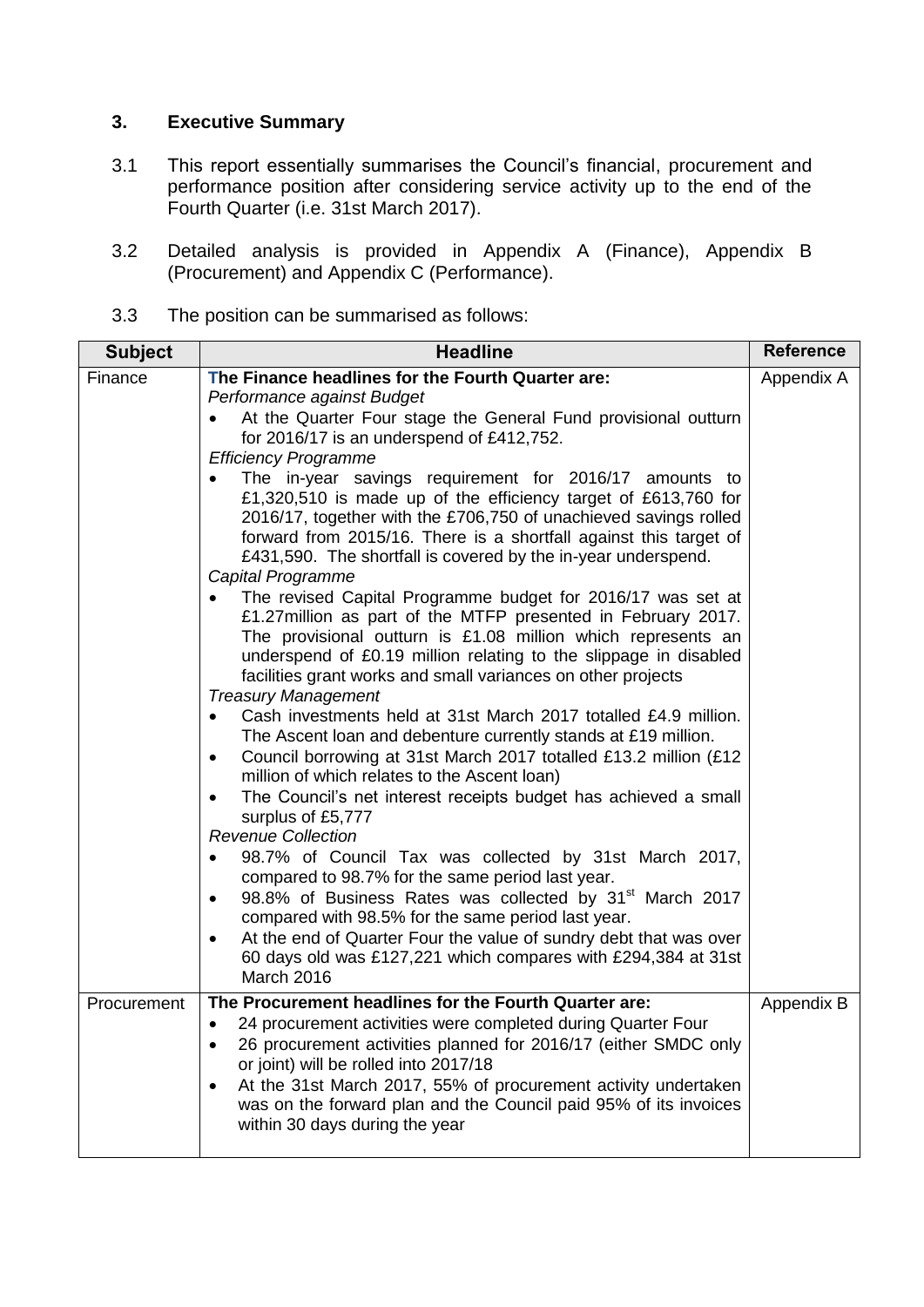# **4. How this Report Links to Corporate Priorities**

4.1 The successful delivery of all corporate priorities is dependent upon the effective management of performance and financial resources, which is the subject of this report.

### **5. Options and Analysis**

5.1 Detailed Analysis is contained within the appendices

#### **6. Implications**

- 6.1 Community Safety (Crime and Disorder Act 1998) None.
- 6.2 Workforce None.
- 6.3 Equality and Diversity/Equality Impact Assessment This report has been prepared in accordance with the Council's Equality and Diversity policies.
- 6.4 Financial Considerations There are substantial financial considerations contained throughout the report.
- 6.5 Legal None.
- 6.6 Sustainability None.
- 6.7 External Consultation None.